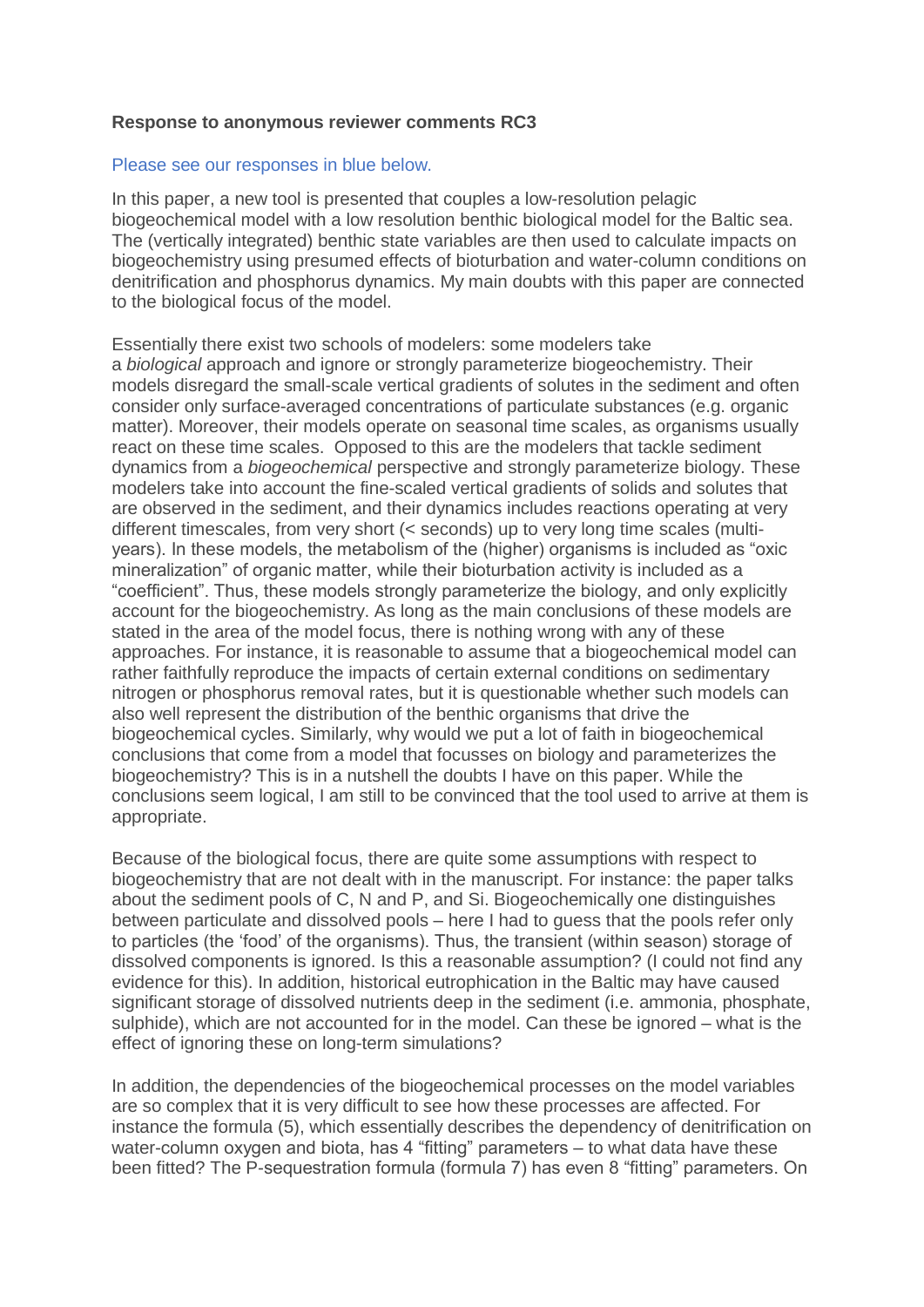line 187, it is said that it is difficult to constrain the new parameters. Does this mean that these parameters have not been fitted at all – and if they have, on which data? And why would instead running sensitivity analyses by changing the Ebio parameter be a valid alternative? A little more effort in showing that these dependencies are realistic is required. (and where is formula 6?).

I also find the lack of any comparison of model output with biogeochemical sediment data worrisome. On L 313, the authors claim that they cannot "properly validate the simulated sediment stocks or fluxes due to a lack of large–scale data and insufficient understanding of the multitude of mechanisms underlying the biogeochemical transformations and fluxes". The first part (lack of data) does not do justice to the multiple biogeochemical studies in the Baltic that have recorded sediment-water exchange fluxes, and measured sediment concentration profiles in great detail. Also, I do not agree with the statement that there is "insufficient understanding" of biogeochemistry. As a quantitative science, biogeochemistry is at least as (and probably much more) advanced as biology! And even if it were true that we do not understand the biogeochemistry, why would we then trust the simple parameterisations that are used in this manuscript?

In summary, as much as I like the conclusions from this paper, the authors need to try a bit harder to convince that biogeochemistry in the Baltic can be predicted based on presumed effects of biological activity on N and P removal.

We agree with the reviewer that organic matter processing in sediments has traditionally been studied in different fields of science with differing foci and assumptions. An excellent treatise of this subject can be found in the recent review by Middelburg (2018). As stated by Middelburg, we also believe that while there is merit in the traditional approaches, there is added benefit in interdisciplinary approaches bridging this gap. For example, most biogeochemical models of sediment diagenesis include the bioturbation of animals, but only represent their consumption of organic matter and secondary production implicitly in a bulk formulation. On the other hand, few biological models resolve the dynamic coupling between benthic animals and their sedimentary resources. In addition to Middelburg (2018), several other recent reviews and perspectives have called for interdisciplinary approaches merging the biological and biogeochemical as well as benthic and pelagic research traditions (Ehrnsten, 2020; Lessin et al., 2018; Snelgrove et al., 2014, 2018). We believe that our approach should be well suited for the current journal, as its aim is to "cover interactions between the biological, chemical, and physical processes". Or to cite the concluding remark of Middelburg (2018): "I hope that colleagues studying marine sediments are aware that "bio-" in sediment biogeochemistry is more than just microbiology".

We have added several justifications of our choice of approach and methodology to the introduction, as also requested by Reviewer 1. The new introduction is reproduced below:

## "1. Introduction

Coastal ecosystems are highly productive, consist of diverse biological communities and carry out important functions including those supporting a growing world population (Costanza et al., 1997, 2014). However, they are facing multiple anthropogenic pressures such as nutrient loading and climate change (Cloern et al., 2016; Halpern et al., 2008). Elucidating the mechanisms of the coupled biogeochemical cycling of carbon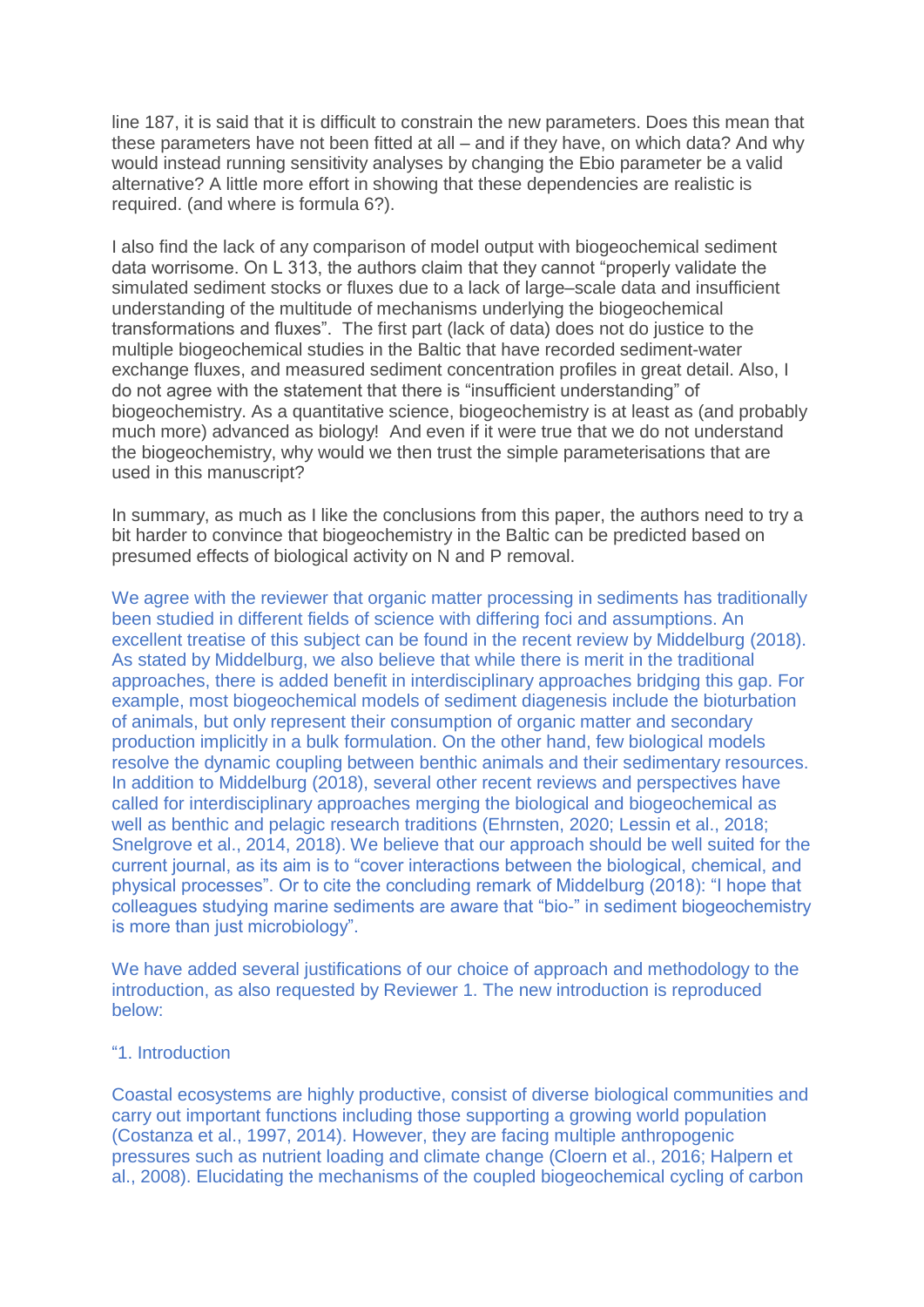(C), nitrogen (N) and phosphorous (P) in these systems is important to understand how they respond to current and future pressures, but also because they contribute to the regulation of global climate and nutrient cycles by processing anthropogenic emissions from land before they reach the ocean (Ramesh et al., 2015; Regnier et al., 2013a, 2013b; Seitzinger, 1988).

In contrast to the deep open ocean, benthic-pelagic coupling plays a large role in biogeochemical cycling in coastal and estuarine ecosystems (Soetaert and Middelburg, 2009). Coastal sediments act as hotspots for organic matter degradation and permanent removal of elements from biological cycling through burial and denitrification (Asmala et al., 2017; Regnier et al., 2013a; Seitzinger, 1988). The bioturbating activities of benthic fauna alter the physical and chemical properties of surface sediments, which in turn strongly influence organic matter degradation processes and benthic–pelagic biogeochemical fluxes (Aller, 1982; Rhoads, 1974; Stief, 2013). Here, we define bioturbation as all biological processes that affect the sediment matrix, including burrow ventilation (bio-irrigation) and reworking of particles (Kristensen et al., 2012). Additionally, benthic fauna retain carbon and nutrients in its biomass and transform them between organic and inorganic forms through metabolic processes (Ehrnsten et al., 2020b and references therein; Herman et al., 1999; Josefson and Rasmussen, 2000). Together, these direct and indirect effects of benthic fauna have far–reaching consequences for ecosystem functioning in the benthic and pelagic realms (Griffiths et al., 2017; Lohrer et al., 2004).

Even though the importance of benthic fauna for sediment biogeochemistry and benthic–pelagic fluxes has long been recognized (Rhoads, 1974), the combined effects of animal bioturbation and metabolism have seldom been studied together (Ehrnsten et al., 2020b; Middelburg, 2018; Snelgrove et al., 2018). A long-standing assumption in biogeochemical sediment research is that animals contribute considerably to transport of solids and solutes through bioturbation, but their consumption of organic matter is of minor importance (Middelburg, 2018). However, several studies show that this assumption does not hold in many shallow coastal systems, as recently reviewed by Middelburg (2018) and Ehrnsten et al. (2020b).

Further, empirical studies of faunal effects often focus on temporally and spatially limited parts of the system, omitting important interactions and variability occurring in natural ecosystems (Snelgrove et al., 2014). It is logistically challenging to study multiple drivers and interactions in the benthic and pelagic realms, such as the interactions between benthic and pelagic production, empirically. Mechanistic or process-based models are powerful tools to conduct such studies (Seidl, 2017). Here, we extend a physical– biogeochemical model of the Baltic Sea ecosystem (BALTSEM; Gustafsson et al., 2014; Savchuk et al., 2012) with benthic fauna components based on the Benthic Macrofauna Model (BMM; Ehrnsten et al., 2020a). We include both the direct feedbacks from animal growth and metabolism and the indirect effects of their bioturbating activities on biogeochemical cycling to evaluate their relative contributions.

We use the Baltic Sea as a model area for three reasons: (i) the shallow depth (mean depth 57 m) and enclosed geography with a long water residence time (about 33 years) contribute to strong benthic-pelagic coupling (Snoeijs-Leijonmalm et al., 2017; Stigebrandt and Gustafsson, 2003), (ii) the relatively simple, species-poor benthic communities facilitate model development, and (iii) the major features of biogeochemical cycling of C, N and P in the Baltic Sea are well known due to a wealth of oceanographic measurements and studies performed over the past century, making it an ideal system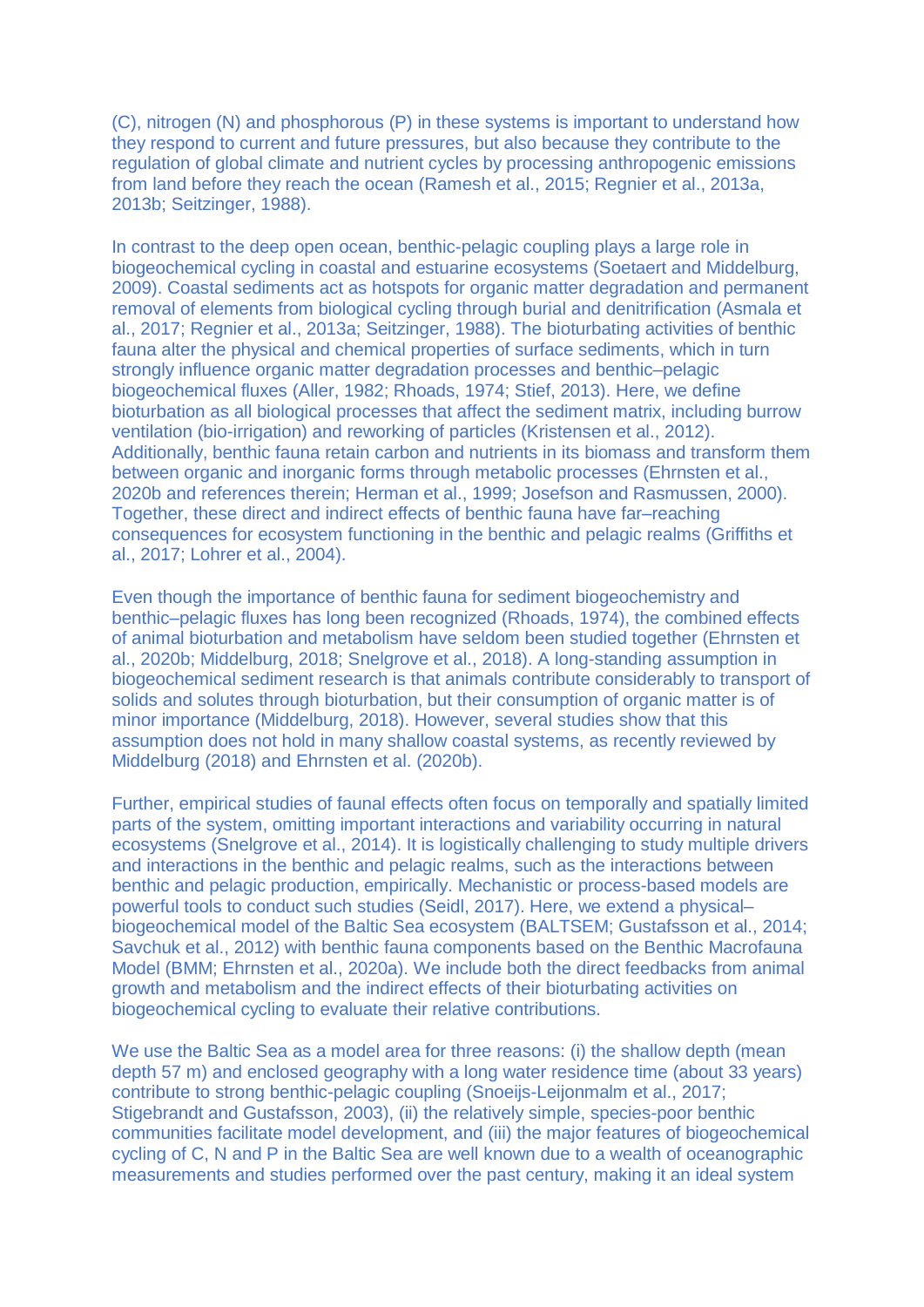for process-based modelling (Eilola et al., 2011; Gustafsson et al., 2017; Savchuk and Wulff, 2009, 2001). However, the sediment pools and the role of sediment processes in benthic–pelagic exchange are not as well quantified as pelagic pools and fluxes. The higher uncertainty in benthic compared to pelagic processes as well as the traditional focus on pelagic eutrophication are probable reason why physical-biogeochemical models of the Baltic Sea have omitted benthic fauna as state variables (e.g. Eilola et al., 2011; Lessin et al., 2018). Here, we aim to fill this knowledge gap and explore the role of benthic fauna in biogeochemical cycling of C, N and P on a long–term ecosystem–level scale."

It is true that all models are simplified representations of reality, and the level of complexity and detail frames the questions that a model can answer reliably. Therefore, great care should be taken in choosing the appropriate model formulations based on the question(s) being asked. Here, our main focus is on the biogeochemistry of the Baltic Sea as a coupled benthic-pelagic system. This means that we are primarily focussing on basin-wide spatial and long temporal (days to decades) scales. Many physicalbiogeochemical ecosystem models working on similar scales choose to treat the sediments as a reactive boundary layer, where sinking organic matter is immediately transformed to inorganic compounds and returned to the pelagic. Soetaert, Middleburg, Herman & Buis (2000) reviewed and tested different approaches to couple benthic and pelagic biogeochemical models in coastal shelf systems (from no to vertically resolved sediment models), and concluded that the best choice is a vertically integrated dynamic sediment model of the type used in BALTSEM, because of an optimal balance between computational demand and accuracy attained in terms of e.g. mass budgeting and seasonality of benthic-pelagic solute fluxes. Two decades later, computational resources have increased, but we still argue that including a vertically resolved Reactive-Transport-Model (RTM) or similar for the sediments remains suboptimal. In the case of BALTSEM, each sediment variable is resolved at each depth meter in thirteen basins, amounting to 1349 individual RTMs that would need to be run in parallel. In addition to the increased running time, parameterisation would be difficult and time-consuming and the added complexity would reduce interpretability and traceability of results (Levins, 1966; Robinson, 2008). Some development in the integration of vertically resolved sediment and pelagic biogeochemistry is ongoing, but these models generally need to trade off complexity in other parts. For example, Radtke et al. (2019) implement such a model in one dimension at a few individual sites and omit dynamical modelling of the physics.

In the early days of BALTSEM development, Savchuk & Wulff (1996) developed and tested the use of a detailed process-oriented sediment model in BALTSEM with solids and solutes as separate state variables. However, they found that data to parameterize and verify the various processes on a system level were largely lacking. They also found that a simplified version with only one state variable for each sediment nutrient pool gave comparable results. In the approach used in BALTSEM since then, the solutes in the sediments are not prognostic state variables, hence, solutes produced or consumed in the sediments are directly causing exchange with the water column. We would argue that on a long-term ecosystem scale, the omission of short-term storage of solutes in pore waters does not significantly hamper model functionality. For further discussion and reasoning behind the formulations, we refer the reader to previous BALTSEM publications (Savchuk et al., 2012; Savchuk and Wulff, 1996, 2001) as well as other model descriptions using similar formulations (Capet et al., 2016; Isaev et al., 2020; Samuelsen et al., 2015).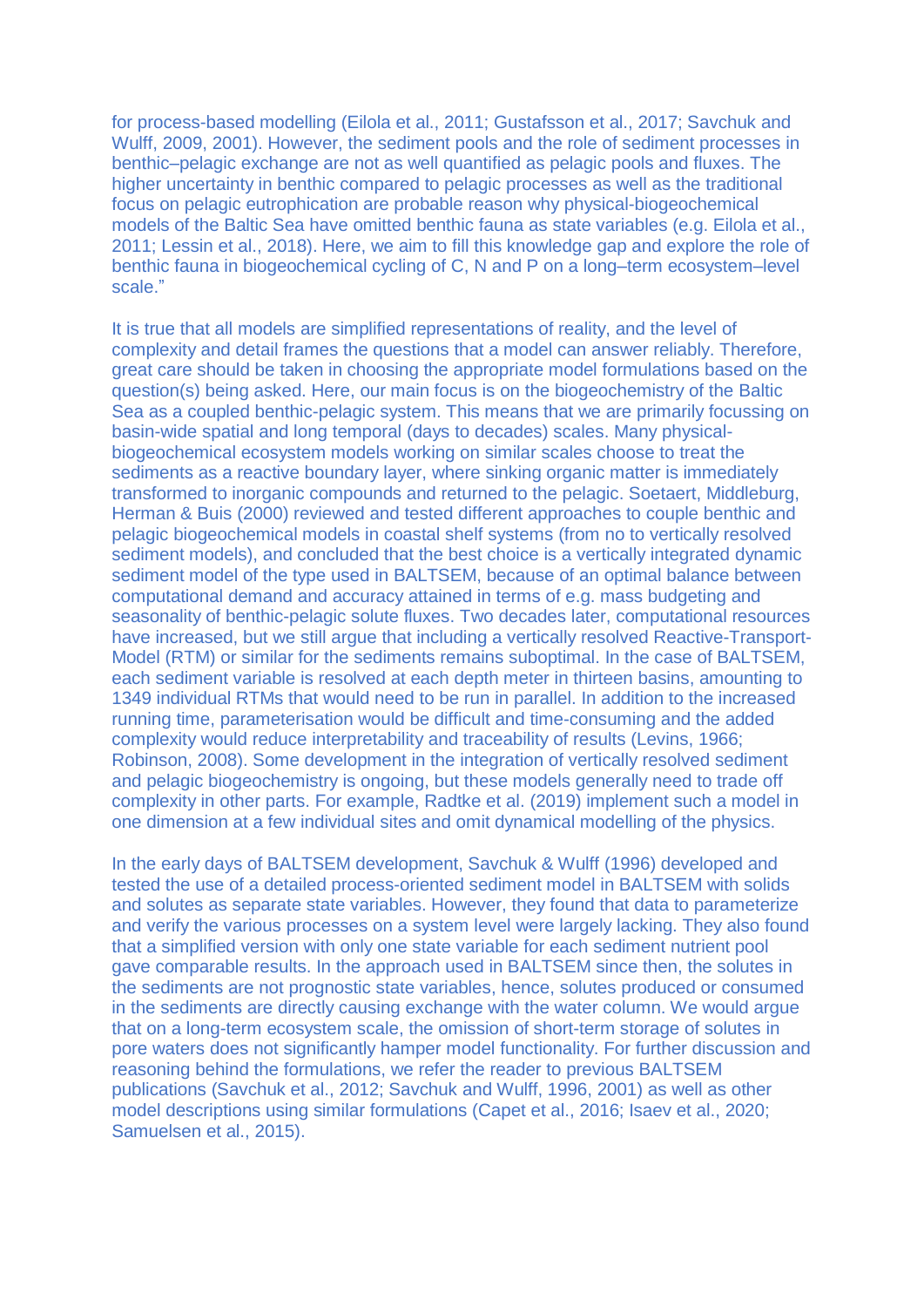Regarding the ability of BALTSEM to reproduce the long-term storage of nutrients in sediments in response to eutrophication, we would like to point to two previous studies, showing the simulated build-up of nutrient stores in sediments (Gustafsson et al., 2012) and the consequent increase in benthic fauna (Ehrnsten et al., 2020). While quantitative data to validate the sediment pools themselves is scarce, BALTSEM has been show to accurately to reproduce the long-term development of pelagic nutrient pools (Gustafsson et al., 2012; Savchuk et al., 2012). We consider this important indirect validation of sediment pools and dynamics, as it would not be possible to reproduce the time-lag in pelagic nutrient pools compared to inputs without a proper representation of sediment pools and processes.

The reviewer shows some concern regarding the complexity of sediment biogeochemical model formulation, in particular the equations for apportionment of mineralized N into NH, NO and N<sub>2</sub> (*ν*<sub>*NOXY*</sub> and *η<sub>N</sub>*) and mineralized P into release versus sequestration (*ηP*). These mathematical formulations are indeed not the most accessible, and we would therefore like to open them up with a graphical presentation of the shape of the curves in relation to bottom water oxygen concentration below. *ν*<sub>*NOXY</sub>* gives the</sub> fraction of mineralized N released as NH in relation to oxygen concentration.  $η<sub>N</sub>$  ("eta<sub>N</sub>") defines the fraction of oxidized N released as NO. The other fraction is denitrified. *η<sup>P</sup>* gives the fraction of mineralized P that is sequestered in the sediments. Here, the curve is shown for salinity > 5. The second term in *ηP*, *fsal* is a step-like function which leads to higher P sequestration in the Bothnian Bay compared to all other basins. This is used a proxy for the higher availability of phosphate-binding agents in this basin.



The sigmoid form of the curves requires several parameters. We realize that calling these parameters "fitting constants" was misleading, as they are not independent parameters resulting from curve fitting to a specific dataset. Instead they are based on a general understanding of these processes put into mathematical terms (Savchuk and Wulff, 1996). We will therefore refer to them as just parameters in the future.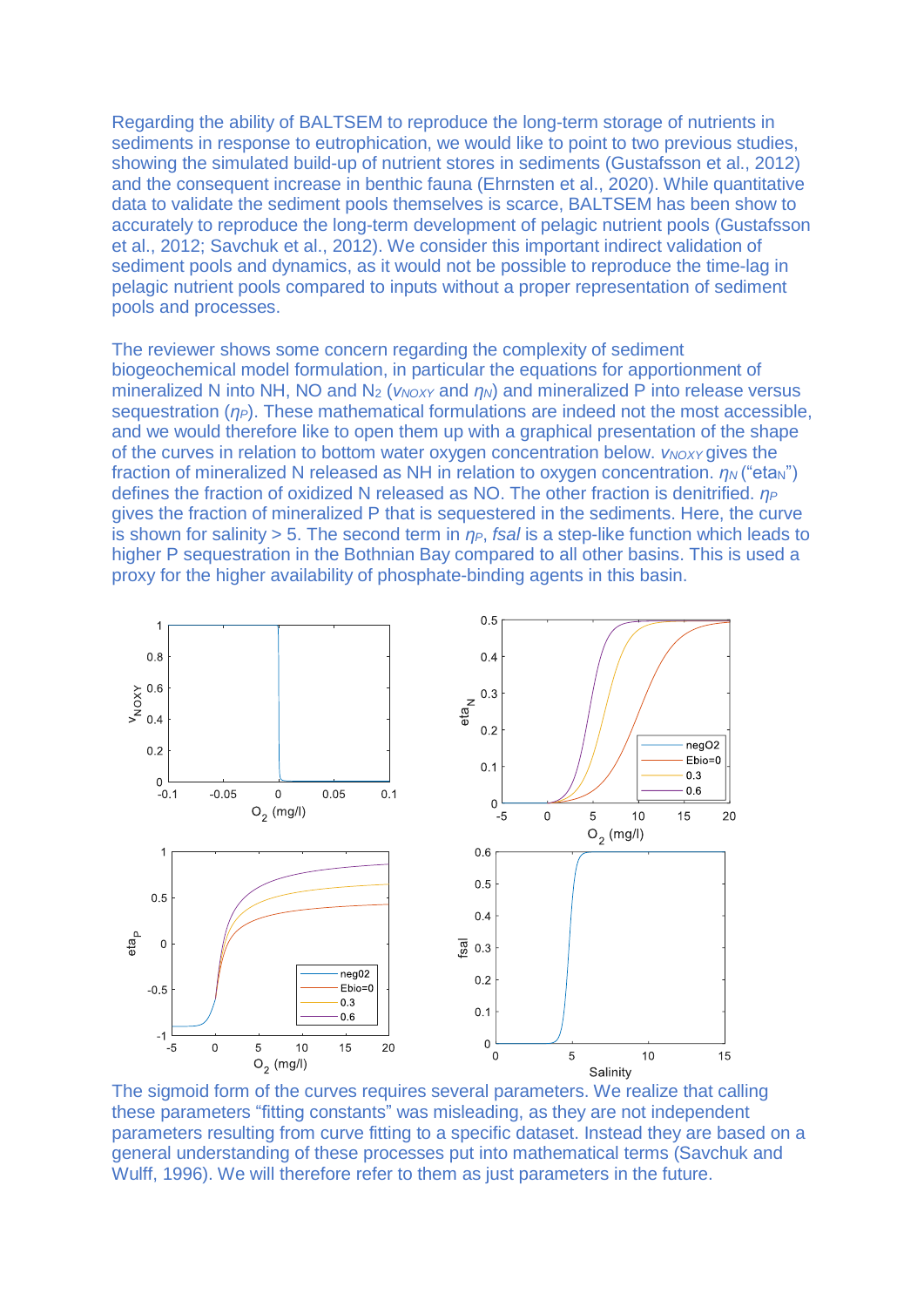The addition of bioturbation enhancement to these formulations is also based on a qualitative understanding rather than fitting to data. As explained in the manuscript in more detail, we assume that bioturbation increases oxygen penetration into the sediments, thus shifting the curves in relation to bottom water oxygen concentration. As we do not know exactly how much the curves should be shifted, we performed a sensitivity analysis with a range of values for the parameter *Emax* in the bioturbation enhancement formulation.

We realize that the statement on line 313 about lack of data was badly formulated and we have now removed it from the manuscript. There is indeed a wealth of research on sediment biogeochemistry in the Baltic Sea. What we meant to say is that a comprehensive compilation of data on sediment stocks and fluxes on the scale needed for model validation is missing. It would be beyond the scope of this study to compile such a validation dataset. When writing the original manuscript, we considered citing a range of benthic-pelagic fluxes measured in the Baltic as validation for our model estimates, but concluded that citing fluxes out of context does not do justice to the research performed and does not add much scientific value to the current study. For example, a recent compilation of sediment-water dissolved inorganic P fluxes measured in the Baltic Sea (Berezina et al., 2019) gives a range of ca -29 to +87 mg P  $m<sup>-2</sup> d<sup>-1</sup>$ . Without a proper upscaling exercise accounting for the context of each study (which would be the subject of a comprehensive review), we do not believe that these numbers are of much value as validation.

Thus, beyond the validation of benthic fauna stocks and comparison to sediment C:N:P complied by Cederwall and Elmgren (2001), we refrain from formal validation of sediment stocks and fluxes. However, a qualitative, and partly quantitative, comparison of model results to the current understanding of sediment processes and the impact of benthic fauna on them is included in the discussion section 4.2. As stated above, we also believe that the validation of pelagic biogeochemistry (Appendix B) is an indirect validation for sediment stocks and fluxes, as the benthic and pelagic are strongly coupled in this system. We have also added a discussion on ways forward to improve model validation and reliability to the last chapter "5. Conclusion and outlook":

"Even though these large-scale simulations contain a large degree of uncertainty, they are an important complement to empirical studies, which for practical reasons can only consider temporally and spatially limited parts of the system (Boyd et al., 2018; Snelgrove et al., 2014). To improve the confidence in simulation results, we see two major ways forward. First, as all models contain different formulations, assumptions and uncertainties, implementing benthic fauna components in other physical-biogeochemical models and comparing the results would greatly increase the strength of evidence for those results where different models agree. This kind of ensemble modelling is increasingly used in climate change research, and has also been applied in the context of Baltic Sea biogeochemistry (Meier et al., 2012, 2018; Murphy et al., 2004). We hope that the publication of the benthic model formulations stimulates the development of benthic fauna modules in other models of the Baltic Sea ecosystem and beyond. Even though the current model implementation is only applicable to the brackish parts of the Baltic Sea due to a lack of functional groups present in the marine parts, the inclusion of additional functional groups using the existing groups as a template would be straightforward technically. The main challenges are the parameterisation of groupspecific rates as well as managing the increased complexity.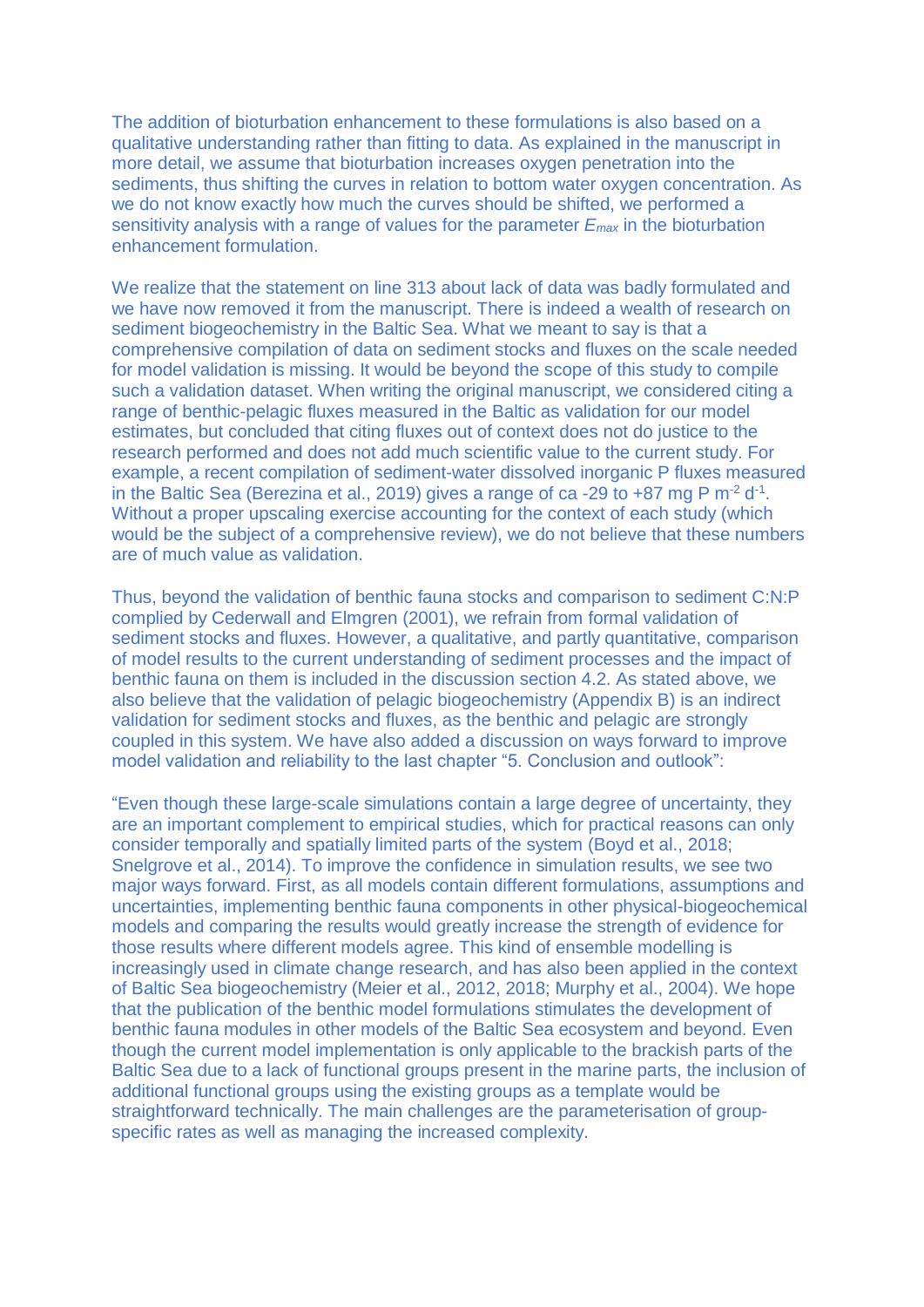Second, a comprehensive compilation of observational data on sediment stocks and fluxes would be needed for improved model validation. Such data is collected for monitoring and research purposes by a great number of institutions around the Baltic Sea, but a comprehensive, open-access, quality-controlled collection of this data is lacking. The Baltic Environment Database (BED) has been invaluable for both model development and validation of pelagic physics and chemistry. While this data can be used as indirect validation of benthic model processes in the strongly coupled system, we call for the development of a "Benthic BED" to facilitate future model development. A comprehensive collection of observational data would also facilitate the identification of knowledge gaps and future research priorities."

## References in review response

- Berezina, N. A., Maximov, A. A. and Vladimirova, O. M.: Influence of benthic invertebrates on phosphorus flux at the sediment−water interface in the easternmost Baltic Sea, Mar. Ecol. Prog. Ser., 608, 33–43, doi:10.3354/meps12824, 2019.
- Capet, A., Meysman, F. J. R., Akoumianaki, I. and Soetaert, K.: Integrating sediment biogeochemistry into 3D oceanic models: A study of benthic-pelagic coupling in the Black Sea, Ocean Model., 101, 83–100, doi:10.1016/j.ocemod.2016.03.006, 2016.
- Ehrnsten, E.: Quantifying biomass and carbon processing of benthic fauna in a coastal sea past, present and future, University of Helsinki., 2020.
- Ehrnsten, E., Norkko, A., Müller‐Karulis, B., Gustafsson, E. and Gustafsson, B. G.: The meagre future of benthic fauna in a coastal sea – benthic responses to recovery from eutrophication in a changing climate, Glob. Chang. Biol., 26, 2235–2250, doi:10.1111/gcb.15014, 2020.
- Gustafsson, B. G., Schenk, F., Blenckner, T., Eilola, K., Meier, H. E. M., Müller-Karulis, B., Neumann, T., Ruoho-Airola, T., Savchuk, O. P. and Zorita, E.: Reconstructing the development of Baltic Sea eutrophication 1850-2006, Ambio, 41(6), 534–548, doi:10.1007/s13280-012-0318-x, 2012.
- Isaev, A., Vladimirova, O., Eremina, T., Ryabchenko, V. and Savchuk, O.: Accounting for Dissolved Organic Nutrients in an SPBEM-2 Model: Validation and Verification, Water, 12(5), 1307, doi:10.3390/w12051307, 2020.
- Lessin, G., Artioli, Y., Almroth-Rosell, E., Blackford, J. C., Dale, A. W., Glud, R. N., Middelburg, J. J., Pastres, R., Queirós, A. M., Rabouille, C., Regnier, P., Soetaert, K., Solidoro, C., Stephens, N. and Yakushev, E.: Modelling marine sediment biogeochemistry: Current knowledge gaps, challenges, and some methodological advice for advancement, Front. Mar. Sci., 5, 1–8, doi:10.3389/fmars.2018.00019, 2018.
- Levins, R.: The strategy of model building in population biology, Am. Sci., 54(4), 421–431, 1966.
- Middelburg, J. J.: Reviews and syntheses: to the bottom of carbon processing at the seafloor, Biogeosciences, 15(2), 413–427, doi:10.5194/bg-15-413-2018, 2018.
- Radtke, H., Lipka, M., Bunke, D., Morys, C., Woelfel, J. and Cahill, B.: Ecological ReGional Ocean Model with vertically resolved sediments ( ERGOM SED 1 . 0 ): coupling benthic and pelagic biogeochemistry of the south-western Baltic Sea, , 275–320, 2019.
- Robinson, S.: Conceptual modelling for simulation Part I: Definition and requirements, J. Oper. Res. Soc., 59(3), 278–290, doi:10.1057/palgrave.jors.2602368, 2008.
- Samuelsen, A., Hansen, C. and Wehde, H.: Tuning and assessment of the HYCOM-NORWECOM V2.1 biogeochemical modeling system for the North Atlantic and Arctic oceans, Geosci. Model Dev., 8(7), 2187–2202, doi:10.5194/gmd-8-2187-2015, 2015.
- Savchuk, O. and Wulff, F.: Biogeochemical Transformations of Nitrogen and Phosphorus in the Environment - Coupling Hydrodynamic and Biogeochemical Processes in Models for the Baltic Proper., 1996.
- Savchuk, O. and Wulff, F.: A Model of the Biogeochemical Cycles of Nitrogen and Phosphorus in the